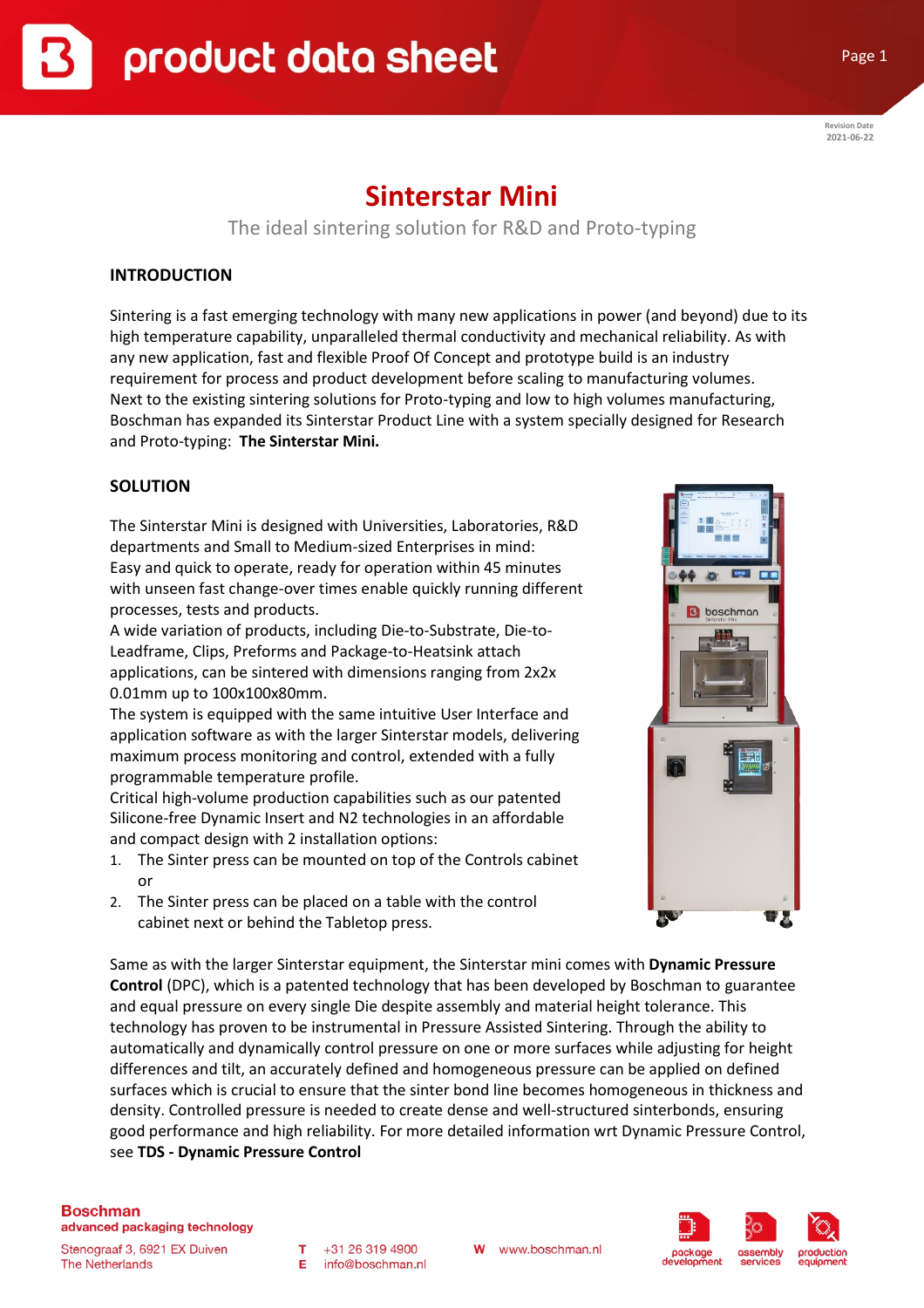# **MAIN SYSTEM SPECIFICATIONS**

- Effective sinter area: 100x100mm;
- **•** Product thickness range: 0,01-80 mm;
- **•** Sinter temperature up to  $320^{\circ}$ C;
- Insert force range: 25N 196kN;
- Programmable sinter pressure, time and temperature
- Universal Base Tool set for one Dynamic Insert;
- Height adjustable Color touchscreen / HMI;
- Advanced and precise process control with data export functionality;
- **■** Micro Controlled Environment (N2);
- Vacuum Controlled Environment (optional);
- Easy product loading by means of drawer at the frontside;
- **■** Bottom heater/cooler plate is temperature controlled and programmable. Allows heating and cooling of product with adjustable ramp under N2;

## **FACILITY SPECIFICATIONS**

| <b>Press Unit</b>                  | <b>Value</b>                         |
|------------------------------------|--------------------------------------|
| Weight                             | 390 Kg                               |
| Dimensions (W*D*H)                 | 472x954x1106 mm                      |
| External connections:              |                                      |
| <b>Cooling Water Pressure</b><br>٠ | Max. 6Bar, Minimum differential 3Bar |
| High Pressure Nitrogen<br>٠        | 75-80Bar                             |
| Compressed Air<br>$\blacksquare$   | 5 Bar                                |
| <b>Control Cabinet</b>             | <b>Value</b>                         |
| Weight                             | 150 Kg                               |
| Dimensions (W*D*H)                 | 582x1229x805 mm                      |
| Power Supply                       | 400V, 3 Phase (12KVA)                |



#### **UNIVERSAL BASE TOOL SET**



The **Universal Base Tool set** offers great flexibility and is perfect for Research and Quick prototyping purposes. For a unique product only dedicated inserts and alignment plates are required. These parts are easy and fast exchangeable. The Universal Base Tool Set consists of:

- Base Top tool for 1 Dynamic Insert in a slide
- Base Bottom tool including product jig with N2 supply
- Product height conversion set from 0,01-80 mm

■ 1x film roll, 50um thickness, 120 mm width, 100m length

3 standard Dynamic insert Units are separately available with the following dimensions: 22x22mm, 66x66mm and 100x100mm. Golden samples for pressure uniformity test are included.

#### **Boschman** advanced packaging technology

Stenograaf 3, 6921 EX Duiven **The Netherlands** 

W

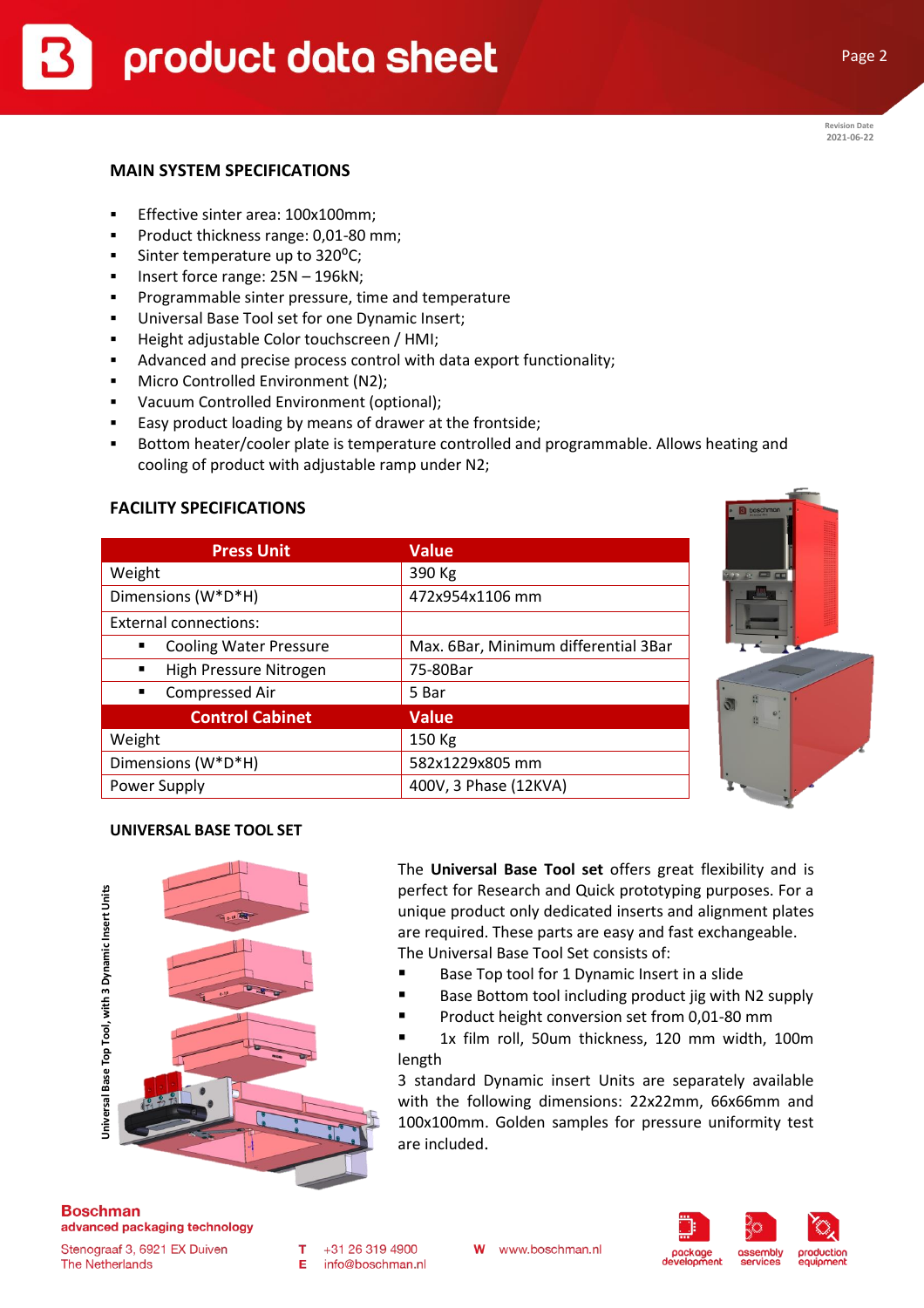**Revision Date 2021-06-22**

### **Product Height conversion**

Product thicknesses the Sinter star Mini can handle range from 0,01mm up-to 80 mm tall. By means of a set of height conversion plates below the sinter area and conversion frames around the sinter process area, the right set-up can be easily configured .

All plates and frames are labelled to enable quick set-up and prevent mistakes.



## **Process capabilities**

The Sinterstar mini operates on the same application software as the larger systems; with the same intuitive user interface, providing the same **easy recipe set-up and live process monitoring** features



*Dashboard with process parameters and real time process graph*

Also the **Micro Controlled Environment** functionality to enable sintering of Cu area products. I.e. lead frames, Cusubstrates (DBC and AMB) is included. In the Micro Controlled Environment, a single sheet of PTFE film is vacuumed on the loading area to create a controlled O2 environment by flushing N2 inside the sealed chamber. An O2 level below < 50 PPM can be reached. Ideally, The controlled environment is active during the full cycle; pre-heating, sintering and cooling.



# **Boschman**

advanced packaging technology

Stenograaf 3, 6921 EX Duiven **The Netherlands** 

+31 26 319 4900 т info@boschman.nl E

W www.boschman.nl

services